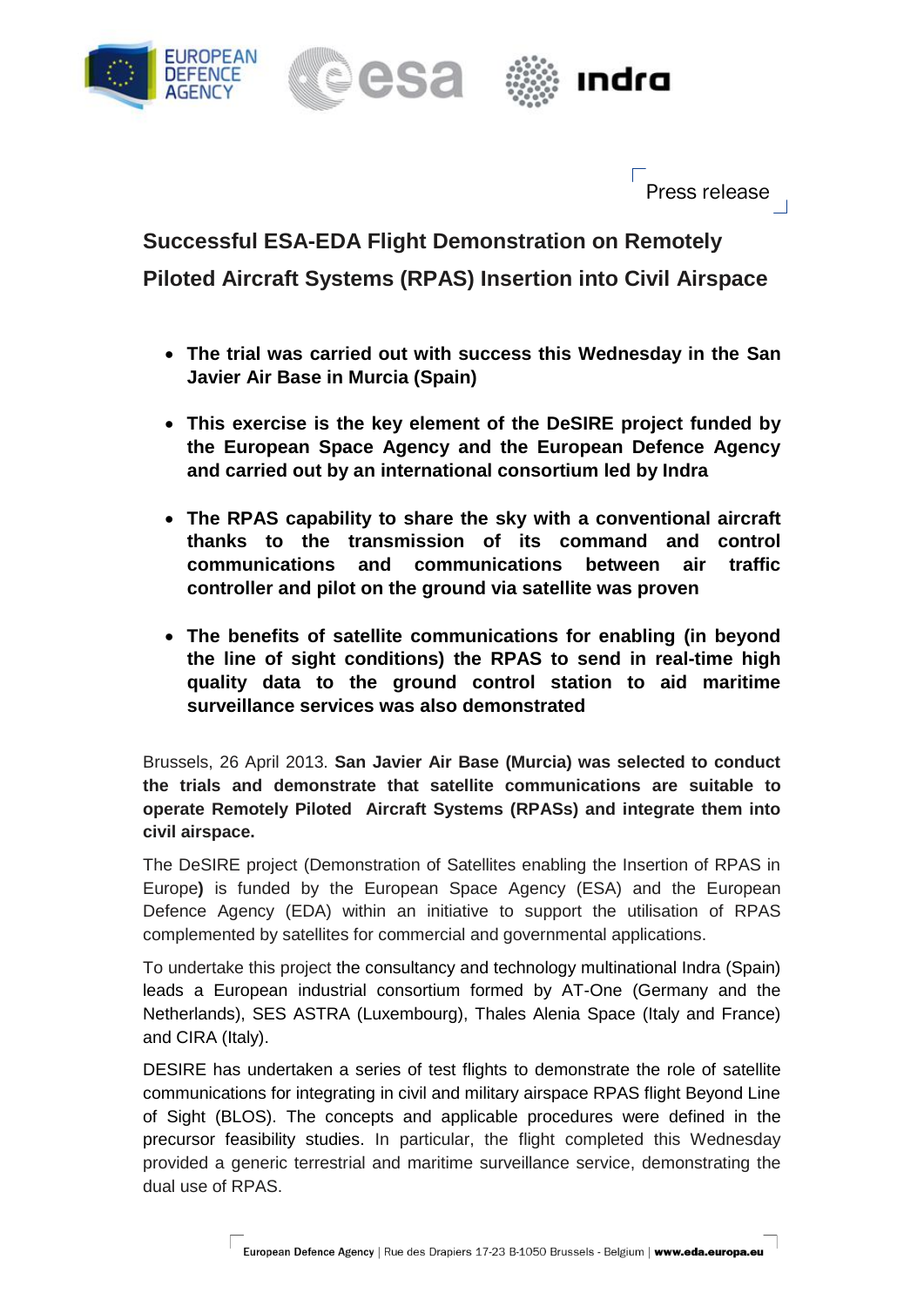



In the presence of the Chief of Staff of the Air Force, Francisco Javier García-Arnaiz, an aircraft without a pilot on board took off from the San Javier runway at 11:00 a.m. on Wednesday 24 April and completed a 6-hour flight in civil and military airspace. The operation was timed to coincide with civil and military flights operating from the base, which shares its facilities with Murcia Airport.

After take-off, the aircraft switched from its Line of Sight (LOS) data link, to its satellite data link, capable to operate Beyond Line of Sight (BLOS), and started its operational mission in segregated airspace, sending to the ground, by means of the satellite data link, the signals from its on-board sensors.

The RPA then climbed to 20,000 feet (6,096 m), entering airspace class C, managed by AENA, the Spanish Air Navigation Service Provider (ANSP), from Barcelona Control Centre. The pilot of the RPA, located at the Ground Control Station, followed all the indications issued by the AENA air traffic controllers, acting like any other civil or military aircraft. The difference is that the pilot was not on board and the radio communication with the control centre was transmitted from the aircraft to the operator via satellite.

During this phase of the flight, a manned aircraft from the Air Force Academy approached the RPA, simulating frontal and 90º collision trajectories. The pilots of the two aircraft followed the separation instructions issued by the air traffic controllers, demonstrating the safe operation of remotely piloted aircraft even in an emergency situation such as the separation of two aircraft on a collision course.

Throughout the exercise, the data of SACTA, AENA's air traffic control system based on secondary radars, was available to the pilot of the RPA in the Ground Control Station, enabling him to improve the situational awareness of nearby aircraft, with more details and precision than an on-board pilot would have. A radar located on board the RPA was also used to detect surrounding traffic and the data were transmitted to the pilot through the satellite link. The aim was to define and test the air traffic control and operation procedures applicable to a remotely piloted aircraft and to evaluate the safety of the satellite link and the reaction capacity of the aircraft's ground pilot, both in routine operation and in emergency situations.

All the information collected in these tests will be analysed and compared with the safety requirements being established by the European Aviation Safety Agency (EASA) and the operational requirements being set by EUROCONTROL.

During the flight, the payload data collected from the sensors on-board the aircraft (AIS receiver, radar and video) were transmitted in real-time to the Ground Control Station and further processed to enable ships' detection and identification.

The execution of the project was possible thanks to the collaboration of the Spanish Air Force, which allowed the use of San Javier Air Academy facilities for the demonstration. Staff from the Air Force UAS School, sited in Matacan (Salamanca), supervised the operation of the RPA and San Javier military air controllers managed its take-offs and landings and its operations in military airspace. The RPA was granted an Airworthiness Experimental Certificate (AEC) by INTA to guarantee the